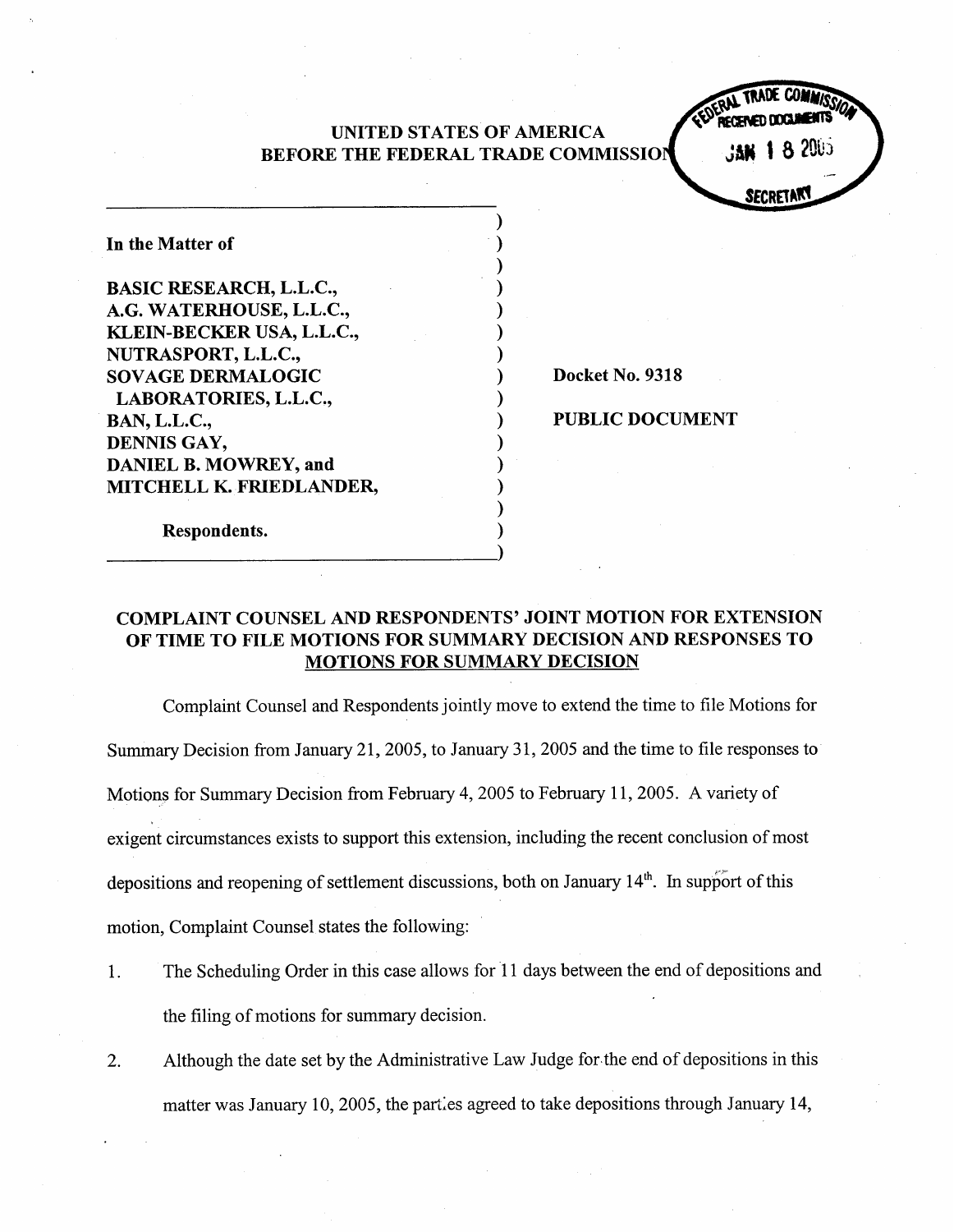2005. Indeed, as of December  $27<sup>th</sup>$ , 2004, the counsel for the parties have engaged in a grueling travel schedule in an effort to complete depositions. During the past three weeks, Counsel for the parties have been away from their offices and traveling to Salt Lake City, Utah; Denver, Colorado; New York City and Washington D.C. As of January  $14<sup>th</sup>$ , 2005, the parties were still engaged in depositions of key witnesses that lasted into the evening hours. During this same time period, the parties have also worked together to resolve several remaining discovery disputes.

Because of the press of depositions and recent resolution of certain discovery disputes  $3.1$ the parties are still engaged in assessing and reviewing the evidence necessary to include in the upcoming motions for summary decision. Indeed, as of today, the parties have not yet received final transcripts for these depositions.

Moreover, the parties are still attempting to resolve certain discovery disputes stemming 4. from the parties' subsequent discovery requests. In addition, Complaint Counsel's motion to compel production of a document turned over to Respondents' testifying expert remains outstanding and the deposition of Complaint Counsel's clinical expert , Dr. Heymsfie1d could not be concluded.

The parties have also reopened settlement negotiations and have set aside the current two-5. week period through January  $31<sup>st</sup>$ , for the parties to engage in good-faith efforts to resolve this dispute.

Finally, this week contains two federal holidays during which the FTC will be closed. 6. Monday, January 17, 2005 , is a holiday in honor of Marin Luther King, and Thursday, January 20 2005 is Inauguration Day. Further, Complaint Counsel has been informed

 $\overline{2}$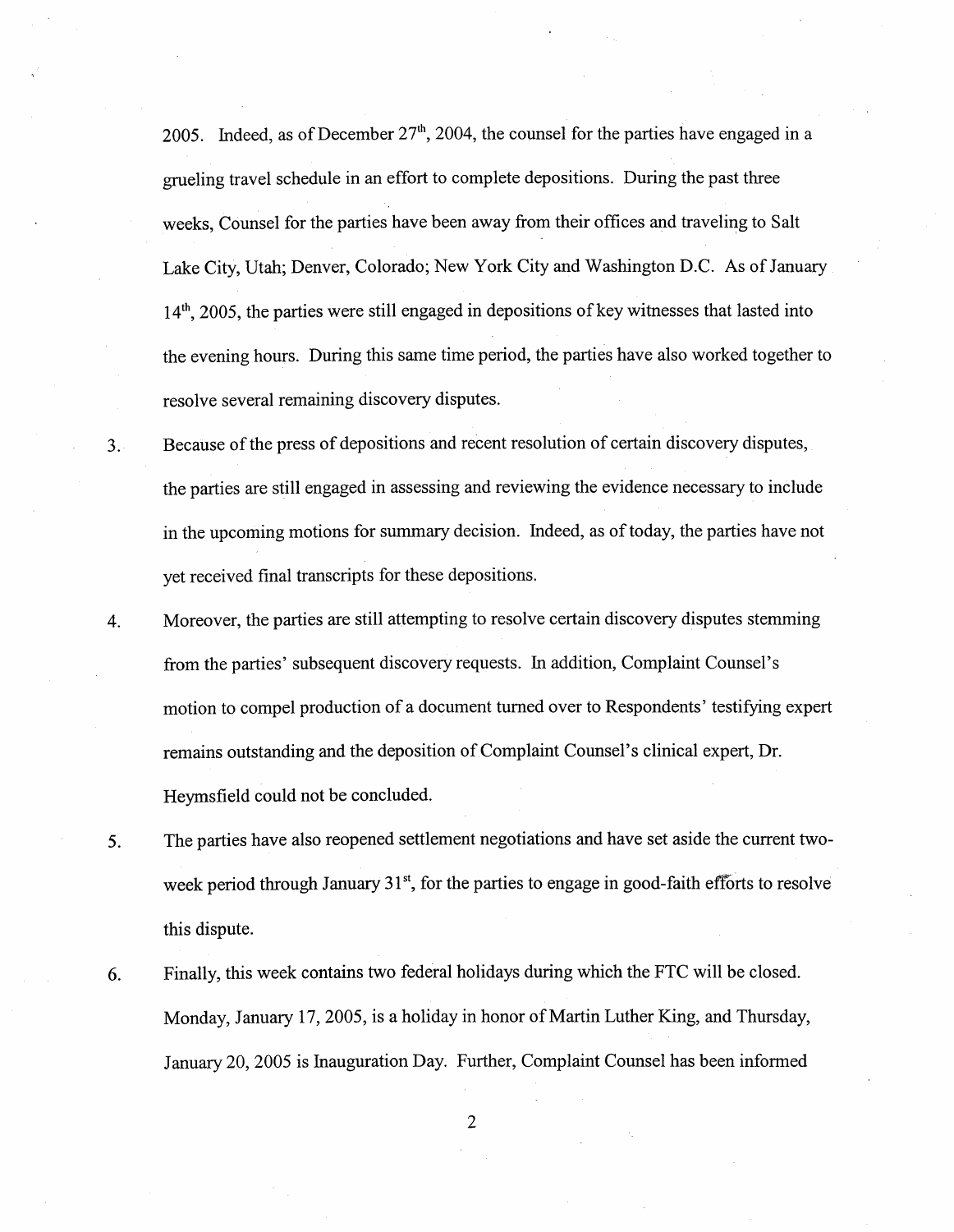that on Wednesday, January 19'h, the FTC may be required to close early due to security reasons related to the Inauguration Day festivities.

- Pursuant to Rule of Practice 4.3, the Administrative Law Judge may extend any time limit  $7<sub>1</sub>$ prescribed or allowed by the Rules.
- Complaint Counsel has discussed the relief sought in this Request with Respondents who 8. join in the motion to extend the time period for the filing of motions for summary decision and responses to motions for summary decision.
- Good cause exists to justify this brief extension as described above. In addition, as the 9. Administrative Law Judge had originally intended, the motions for summary decision would then be filed within a reasonable time period after the close of depositions. A proposed order is attached hereto for the Court's convenience.

Date: January 18, 2005 Respectfully submitted by:

Laure R Kapin (202) 326-3237<br>Joshua S Millard (202) 326-2454 Joshua S. Millard Robin M. Richardson (202) 326-2798 Laura Schneider (202) 326-2604

Division of Enforcement Bureau of Consumer Protection Federal Trade Commission 600 Pennsylvania Avenue, N. Washington, D.C. 20580

### COUNSEL SUPPORTING THE COMPLAINT

3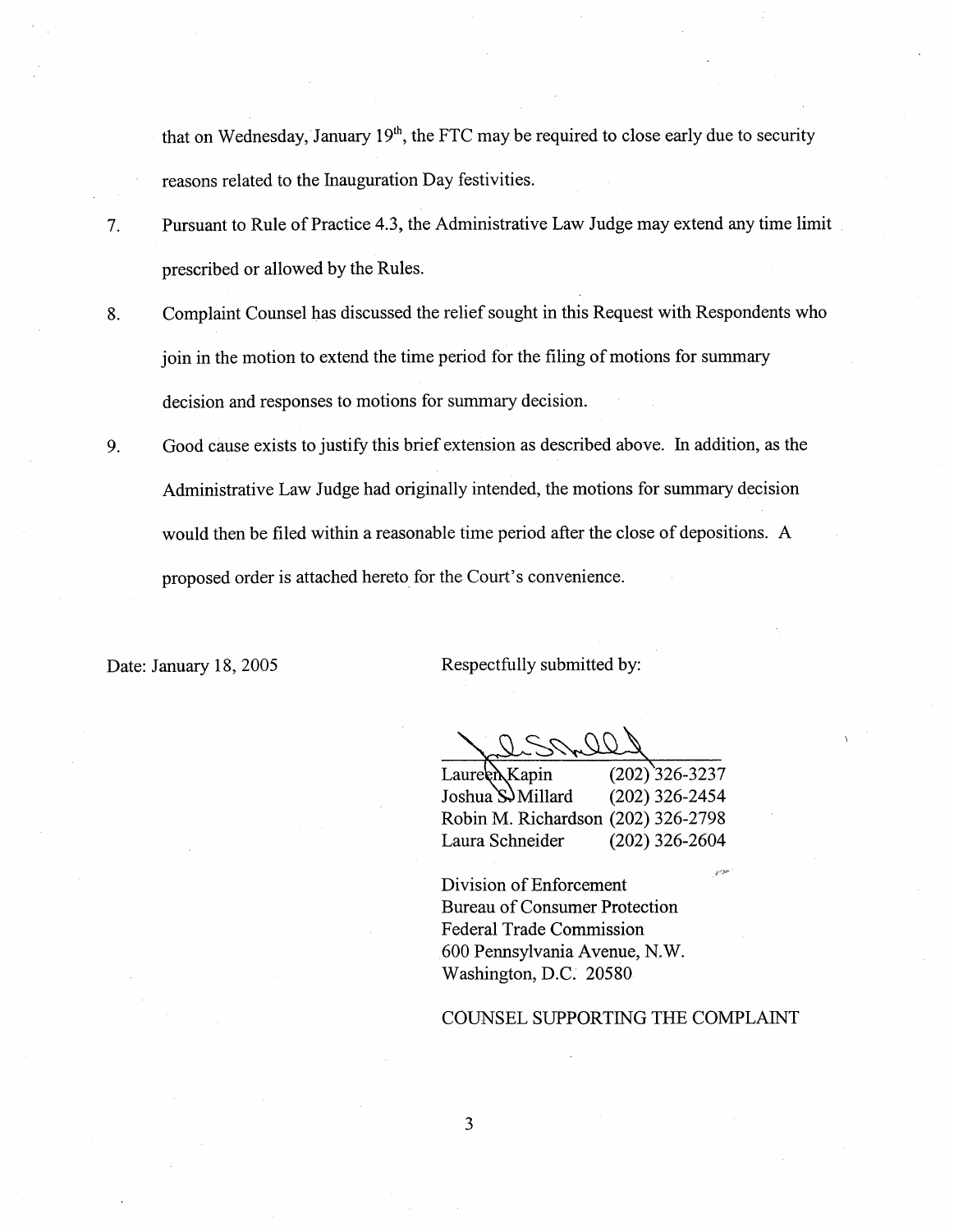### CERTIFICATE OF SERVICE

 $~\sim~$   $~\sim~$ 

I hereby certify that on this 18<sup>th</sup> day of January 2005, I caused *Complaint Counsel and* Respondents' Joint Motion for Extension of Time To File Motions for Summary Decision and Responses to Motions for Summary Decision and Proposed Order to be served and filed as follows:<br>(1) the original, two (2) paper copies filed by hand delivery

and one (1) electronic copy via email to: Donald S. Clark, Secretary Federal Trade Commission 600 Penn. Ave., N.W., Room H-159 Washington, D.C. 20580

- two (2) paper copies served by hand delivery to: The Honorable Stephen J. McGuire Administrative Law Judge 600 Penn. Ave., N.W., Room H-113 Washington, D.C. 20580 (2)
- (3) one (1) electronic copy via email and one (1) paper copy by first class mail to the following persons:

#### Stephen E. Nagin

Nagin Gallop Figuerdo P. 3225 Aviation Ave. Miami, FL 33133-4741 (305) 854-5353 (305) 854-5351 (fax)  $snagin@ngf-law.com$ For Respondents

Ronald F. Price Peters Scofield Price 310 Broadway Centre 111 East Broadway Salt Lake City, UT 8411l (801) 322-2002 (801) 322-2003 (fax)  $rfp@psplawyers.com$ For Respondent Mowrey

### Jeffrey D. Feldman

FeldmanGale, P.A. 201 S. Biscayne Blvd., 19th Fl. Miami, FL 33131-4332 (305) 358-5001 (305) 358-3309 (fax) JFeldman@FeldmanGale.com For Respondents A.G. Waterhouse, LLC, Klein-Becker USA, LLC Nutrasport, LLC, Sovage Dermalogic Laboratories LLC, and BAN, LLC

Mitchell K. Friedlander 5742 West Harold Gatty Dr. Salt Lake City, UT 84116 (801) 517-7000 (801) 517-7108 (fax) Respondent Pro Se mkf555@msn.com

#### Richard D. Burbidge

Burbidge & Mitchell 215 S. State SI. , Suite 920 Salt Lake City, UT 84111 (801) 355-6677 (801) 355-2341 (fax)  $rburbide@burbide@andmitchell.com$ For Respondent Gay

COMPLAINT COUNSEL